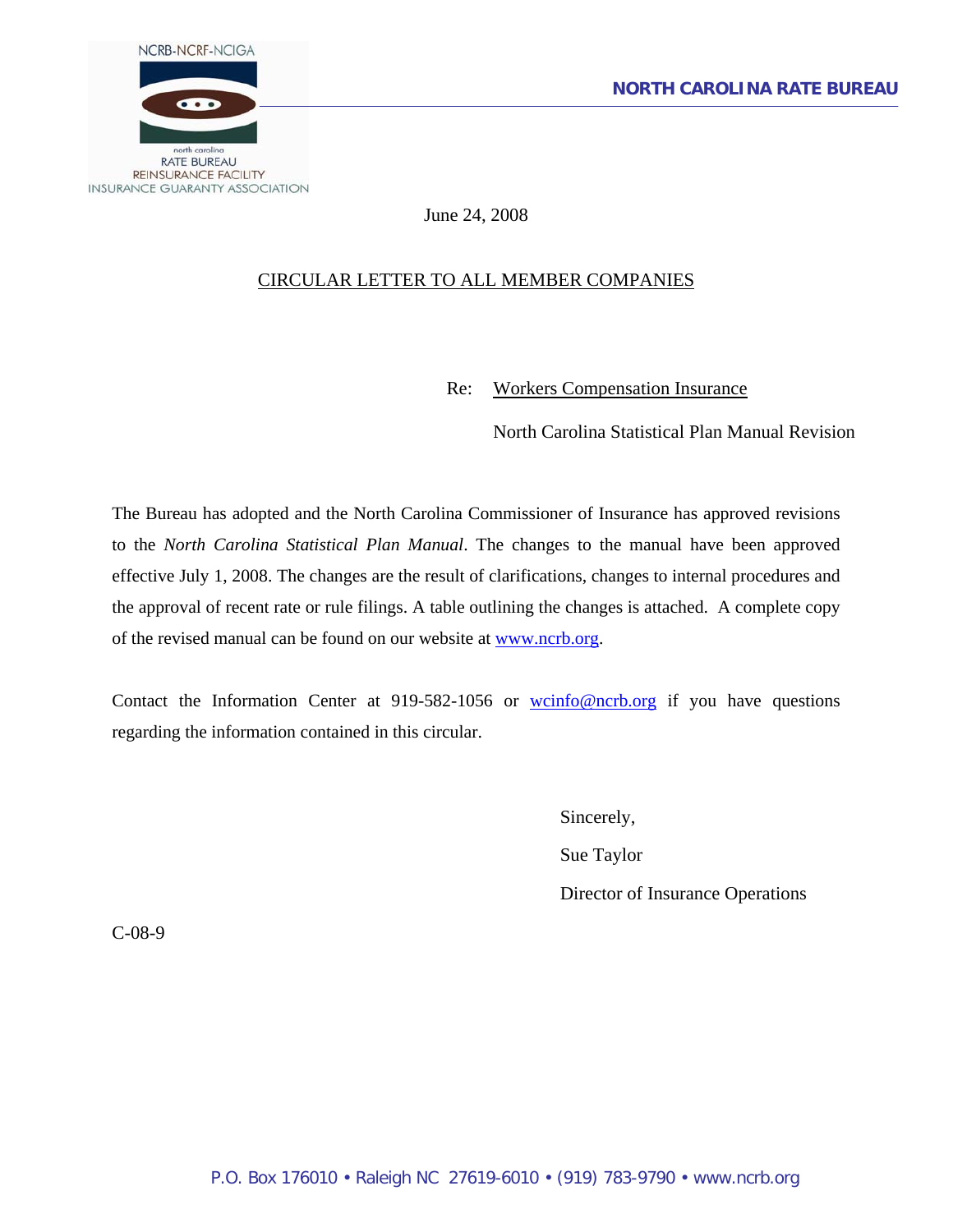| <b>SECTION</b>                     | <b>CURRENT</b>                                                                                                                                                                                                                                                                                                                                                                                                                                                                                                                                                                                                                                                                                                                                                                                                                                                                                                                                                                                                                                                                                    |     | <b>APPROVED EFFECTIVE 7/1/08</b>                                                                                                                                                                                                                                                                                                                                                                                                                                                                                                                                                                                                                                                         | <b>REASON FOR CHANGE</b>                                                                                                                                                                                |
|------------------------------------|---------------------------------------------------------------------------------------------------------------------------------------------------------------------------------------------------------------------------------------------------------------------------------------------------------------------------------------------------------------------------------------------------------------------------------------------------------------------------------------------------------------------------------------------------------------------------------------------------------------------------------------------------------------------------------------------------------------------------------------------------------------------------------------------------------------------------------------------------------------------------------------------------------------------------------------------------------------------------------------------------------------------------------------------------------------------------------------------------|-----|------------------------------------------------------------------------------------------------------------------------------------------------------------------------------------------------------------------------------------------------------------------------------------------------------------------------------------------------------------------------------------------------------------------------------------------------------------------------------------------------------------------------------------------------------------------------------------------------------------------------------------------------------------------------------------------|---------------------------------------------------------------------------------------------------------------------------------------------------------------------------------------------------------|
| <b>TABLE OF</b><br><b>CONTENTS</b> |                                                                                                                                                                                                                                                                                                                                                                                                                                                                                                                                                                                                                                                                                                                                                                                                                                                                                                                                                                                                                                                                                                   |     | <b>SEE ATTACHMENT</b>                                                                                                                                                                                                                                                                                                                                                                                                                                                                                                                                                                                                                                                                    | Changes to pages i through v<br>reflects changes in the body of the<br>manual.                                                                                                                          |
| SECTION 2-<br>PAGE 2               | 3. Form of Report<br>Reports consist of experience comprising an exhibit of exposures, premiums and<br>losses. All reports must be submitted on the approved Unit Statistical Report Form. The<br>Supplemental Loss Report may be used as a supplement to the first report, as a loss<br>correction report or as a subsequent report. (See Section Eleven - Sample Forms).<br>Forms may be reproduced or ordered from a forms vendor.<br>All reports must be typed or clearly printed. Electronic submission of unit stat data in<br>WCSTAT format is encouraged. (See Appendix B). Detailed<br>specifications for reporting unit stat data on magnetic tape are contained in the WCIO<br><b>Workers Compensation Data Specifications Manual.</b><br>* Transmission of unit stat data may also be via diskette or other electronic media<br>through the Bureau Entry and Edit Package (BEEP) software. Detailed instructions for<br>the use of the product are contained in the BEEP User Guide. Contact The Information<br>Center at 919-582-1056 or wcinfo@ncrb.org for additional information. | 3.  | Form of Report<br>Reports consist of experience comprising an exhibit of exposures, premiums and losses.<br>All hard copy reports must be submitted on the approved Unit Statistical Report Form.<br>The form may be reproduced or ordered from a forms vendor.<br>All reports must be typed or clearly printed.<br>Electronic submission of unit stat data in WCSTAT format is encouraged. (See Appendix<br>Detailed specifications for reporting unit stat data is contained in the WCIO Workers<br>B).<br>Compensation Data Specifications Manual For further information regarding electronic<br>reporting, please contact the Information Center at 919-582-1056 or wcinfo@ncrb.org | The verbiage referring to the<br>Supplemental Loss Report is<br>removed. ASWG request<br>The verbiage referencing unit to be<br>sent via diskette and magnetic tape<br>is removed. WCIO request.        |
| SECTION 3-<br>PAGE 4.              | 24.<br><b>Policy Type ID Code</b><br>Identifies the type of coverage, plan indicator and non-standard provisions of the policy.                                                                                                                                                                                                                                                                                                                                                                                                                                                                                                                                                                                                                                                                                                                                                                                                                                                                                                                                                                   | 24. | Policy Type ID<br>Identifies the type of coverage, plan indicator and non-standard provisions of the policy.                                                                                                                                                                                                                                                                                                                                                                                                                                                                                                                                                                             | The Policy Type ID Code is<br>changed to Policy Type ID. WCIO<br>Request.<br>Plan Indicator is changed to Plan.<br>WCIO request.<br>Non Standard Indicator is changed<br>to Non Standard. WCIO request. |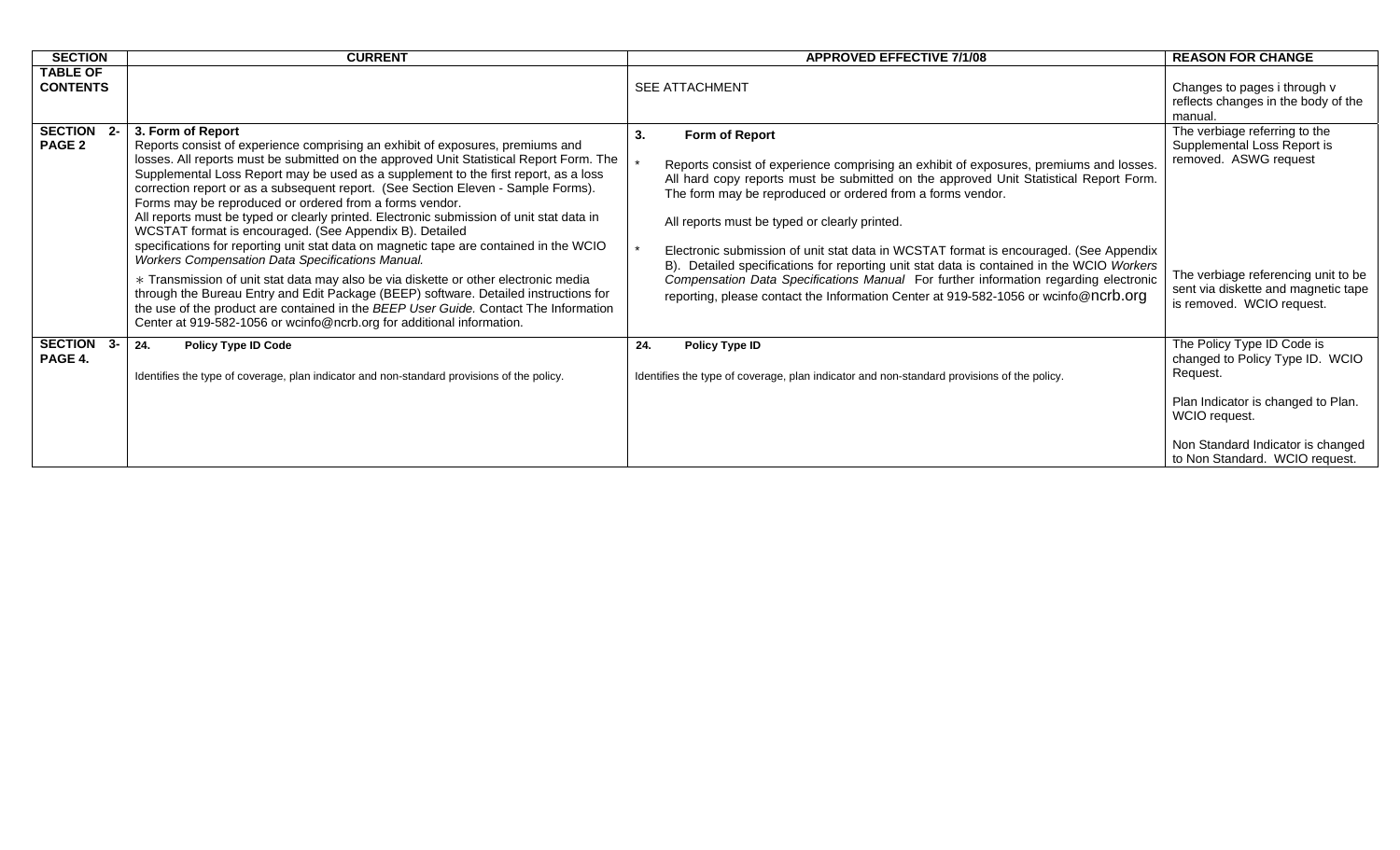| <b>SECTION</b>               | <b>CURRENT</b> |                                                                                          |                                                                                                                                                                                                                                                                                                                                                                                                                                             |                                               |                                                                                                                                                                                                                                                                                                                                                                                                                                                                                                                                                                                                                                                             |                                                                                                                                                                    |                                                                                                                                                                                                                                | <b>REASON FOR CHANGE</b>                 |                                                                                                                                                                                                                                                                                                                                                                                                                                                                                                                                                                                                                                                                                                                                                                             |                                                                     |
|------------------------------|----------------|------------------------------------------------------------------------------------------|---------------------------------------------------------------------------------------------------------------------------------------------------------------------------------------------------------------------------------------------------------------------------------------------------------------------------------------------------------------------------------------------------------------------------------------------|-----------------------------------------------|-------------------------------------------------------------------------------------------------------------------------------------------------------------------------------------------------------------------------------------------------------------------------------------------------------------------------------------------------------------------------------------------------------------------------------------------------------------------------------------------------------------------------------------------------------------------------------------------------------------------------------------------------------------|--------------------------------------------------------------------------------------------------------------------------------------------------------------------|--------------------------------------------------------------------------------------------------------------------------------------------------------------------------------------------------------------------------------|------------------------------------------|-----------------------------------------------------------------------------------------------------------------------------------------------------------------------------------------------------------------------------------------------------------------------------------------------------------------------------------------------------------------------------------------------------------------------------------------------------------------------------------------------------------------------------------------------------------------------------------------------------------------------------------------------------------------------------------------------------------------------------------------------------------------------------|---------------------------------------------------------------------|
|                              |                | <b>PART</b><br>Type of<br>Coverage<br>Plan<br>Indicator<br>Non-<br>Standard<br>Indicator | <b>DESCRIPTION</b><br>Standard<br>Workers<br>Compensation<br>Policy<br>Non-Standard<br>Policy<br>Voluntary<br>Assigned Risk<br>Non-Standard<br>does not apply<br>Excluding                                                                                                                                                                                                                                                                  | CO.<br>DE<br>01<br>09<br>01<br>02<br>01<br>02 | <b>DEFINITION</b><br>The standard Workers Compensation<br>and Employers Liability coverages.<br>The standard Workers Compensation policy<br>has been endorsed to either provide<br>additional coverage or to limit the coverage.<br>Policy was written voluntarily by the carrier.<br>The insured obtained coverage under<br>the provisions of the NC Workers<br>Compensation Insurance Plan, including<br>coverage extended to NC after being<br>assigned in another state.<br>The standard Workers Compensation and<br>Employers Liability coverages apply.<br>The standard Workers Compensation and<br>Employers Liability coverages, except the insured | <b>PART</b><br>Type of<br>Coverage<br>Plan<br>Non-<br>Standard                                                                                                     | <b>DESCRIPTION</b><br><b>Standard Workers</b><br><b>Compensation Policy</b><br>Non-Standard Policy<br>Voluntary<br><b>Assigned Risk</b><br>Non-Standard<br>does not apply<br><b>Excluding Medical</b>                          | CODE<br>01<br>09<br>01<br>02<br>01<br>02 | <b>APPROVED EFFECTIVE 7/1/08</b><br><b>DEFINITION</b><br>The standard Workers Compensation<br>and Employers Liability coverages.<br>The standard Workers Compensation policy<br>has been endorsed to either provide<br>additional coverage or to limit the coverage.<br>Policy was written voluntarily by the carrier.<br>The insured obtained coverage under<br>the provisions of the NC Workers Compensation<br>Insurance Plan, including coverage extended to<br>NC after being assigned in another state.<br>The standard Workers Compensation and<br>Employers Liability coverages apply.<br>The standard Workers Compensation and<br>Employers Liability coverages, except the insured<br>has qualified as a self-insurer for the medical<br>portion of the benefits. |                                                                     |
| <b>SECTION 3-</b><br>PAGE 5- | 25.            |                                                                                          | <b>Deductible Type</b>                                                                                                                                                                                                                                                                                                                                                                                                                      | 99                                            | has qualified as a self-insurer for<br>the medical portion of the benefits.<br>Self insured in conjunction with a self<br>insured group.                                                                                                                                                                                                                                                                                                                                                                                                                                                                                                                    | 25.                                                                                                                                                                | <b>Deductible Type</b>                                                                                                                                                                                                         | 99                                       | Self insured in conjunction with a self insured<br>group.                                                                                                                                                                                                                                                                                                                                                                                                                                                                                                                                                                                                                                                                                                                   | Second two positions, 01 changed<br>to Per Claim Deductible Amount. |
|                              |                | Code<br>00<br>01<br>02<br>03                                                             | Report the 4-digit code that identifies the type of deductible being reported.<br><b>First Two Positions</b><br>Second Two Positions<br>Description<br>Description<br>Code<br>No Deductible Applies<br>No Deductible Applies<br>00<br>01<br>Per Claim<br><b>Medical Losses</b><br>Per Accident<br><b>Indemnity Losses</b><br>02<br>Medical & Indemnity Losses<br>Per Policy (Aggregate)<br>03<br>Per Accident & Policy<br>09<br>(Aggregate) |                                               | <b>First Two Positions</b><br>Code Description<br>01 Medical Losses                                                                                                                                                                                                                                                                                                                                                                                                                                                                                                                                                                                         | Report the 4-digit code that identifies the type of deductible being reported.<br>00 No Deductible Applies<br>02 Indemnity Losses<br>03 Medical & Indemnity Losses | 02 changed to Per Accident<br>Deductible Amount and 03<br>changed to Per Policy Deductible<br>Aggregate Limit. 09 changed to<br>Per Accident Deductible Amount<br>With Per Policy Deductible<br>Aggregate Limit. WCIO Request. |                                          |                                                                                                                                                                                                                                                                                                                                                                                                                                                                                                                                                                                                                                                                                                                                                                             |                                                                     |
| <b>SECTION 4-</b><br>PAGE 1  | 4.             |                                                                                          | <b>Exposure Amount</b>                                                                                                                                                                                                                                                                                                                                                                                                                      |                                               |                                                                                                                                                                                                                                                                                                                                                                                                                                                                                                                                                                                                                                                             | 4.                                                                                                                                                                 | <b>Exposure Amount</b>                                                                                                                                                                                                         |                                          |                                                                                                                                                                                                                                                                                                                                                                                                                                                                                                                                                                                                                                                                                                                                                                             | Exposure Amount, C & D are<br>added to extend the definition of no  |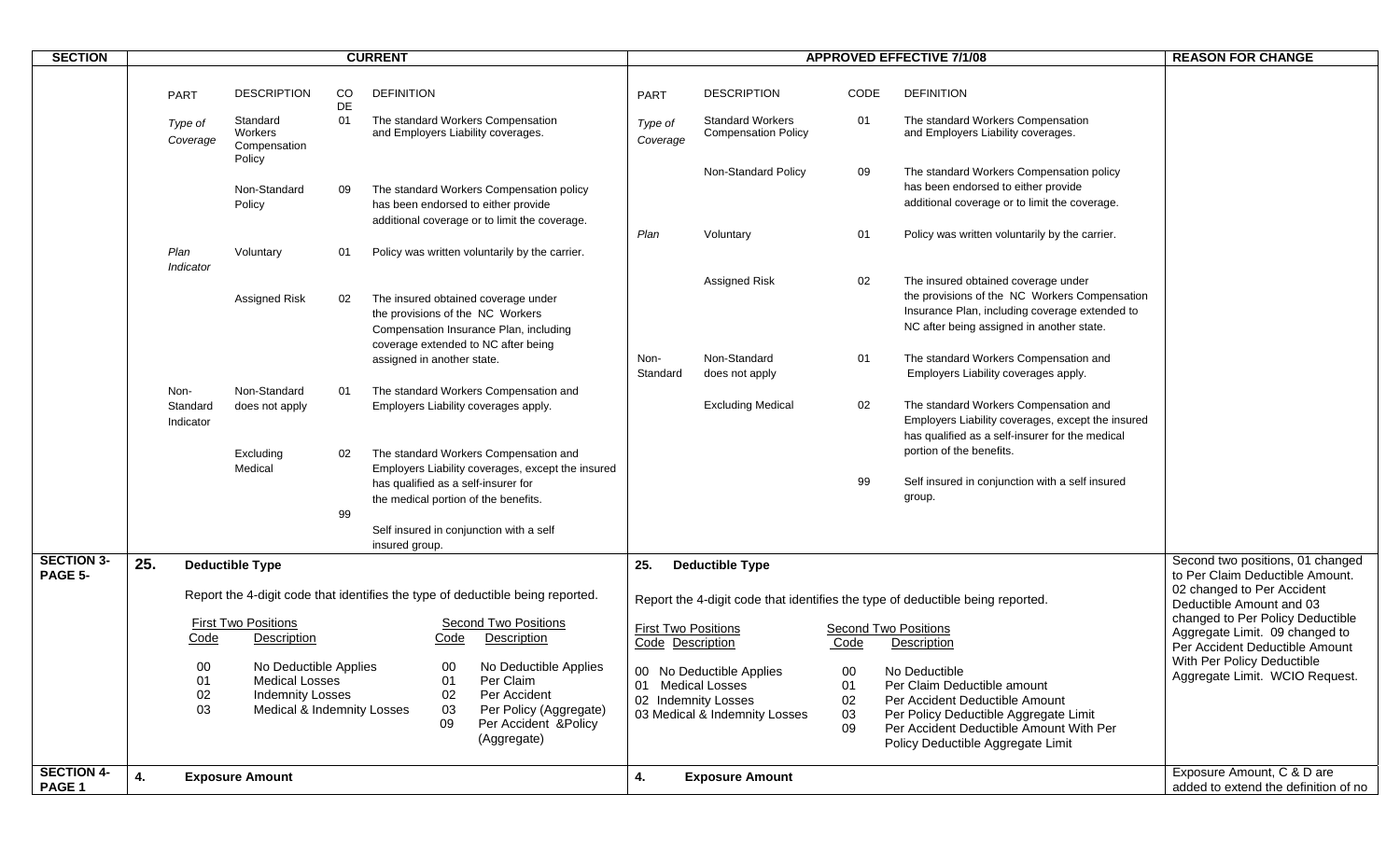| <b>SECTION</b>                     | <b>CURRENT</b>                                                                                                                                                                                                                                                                                                                                                                                                                                                                                                                                                                                                                                                                                                                                                                                                                                                                                                                                                                                                                                                                                                                                                                                                                                                                                                        | <b>APPROVED EFFECTIVE 7/1/08</b>                                                                                                                                                                                                                                                                                                                                                                                                                                                                                                                                                                                                                                                                                                                                                                                                                                                                                                                                                                                                                                                                                                                                                                                                                                                                                                                                                                                                                                                                                                                                                                                                                                                                                                                                                                                                                                                      | <b>REASON FOR CHANGE</b>                                            |
|------------------------------------|-----------------------------------------------------------------------------------------------------------------------------------------------------------------------------------------------------------------------------------------------------------------------------------------------------------------------------------------------------------------------------------------------------------------------------------------------------------------------------------------------------------------------------------------------------------------------------------------------------------------------------------------------------------------------------------------------------------------------------------------------------------------------------------------------------------------------------------------------------------------------------------------------------------------------------------------------------------------------------------------------------------------------------------------------------------------------------------------------------------------------------------------------------------------------------------------------------------------------------------------------------------------------------------------------------------------------|---------------------------------------------------------------------------------------------------------------------------------------------------------------------------------------------------------------------------------------------------------------------------------------------------------------------------------------------------------------------------------------------------------------------------------------------------------------------------------------------------------------------------------------------------------------------------------------------------------------------------------------------------------------------------------------------------------------------------------------------------------------------------------------------------------------------------------------------------------------------------------------------------------------------------------------------------------------------------------------------------------------------------------------------------------------------------------------------------------------------------------------------------------------------------------------------------------------------------------------------------------------------------------------------------------------------------------------------------------------------------------------------------------------------------------------------------------------------------------------------------------------------------------------------------------------------------------------------------------------------------------------------------------------------------------------------------------------------------------------------------------------------------------------------------------------------------------------------------------------------------------------|---------------------------------------------------------------------|
|                                    | Exposures are required for all classification codes. The exposure reported<br>shall be the audited exposure corresponding to the charged premium amount.<br>When a final audit has not been made at the time of filing a report, the policy<br>condition field Estimated Exposures should be marked with the symbol "Y"<br>and, without further request must be replaced by a correction report as soon<br>as audited payrolls are available.<br>When reporting a "no exposure developed" unit report, use class code 1111 and<br>leave the exposure field blank.<br>А.<br>Payroll Base. Report the estimated or audited payroll in whole<br>dollars. Payrolls must be separated as of the appropriate date<br>whenever there is a change in modification effective date or rate<br>effective date.<br>В.<br>Per Capita Classifications. Report the number of employee(s)<br>covered based on the duration of coverage for one year intervals. Do<br>not add per capita exposures to the total standard exposure.<br>Exposure shall be governed by the duration of coverage and not by the<br>number of days worked. (For example, one employee covered for one year is<br>reported as 1.0. For coverage less than one year, report the exposure by<br>multiplying the factor shown below by the number of employees. | Exposures are required for all classification codes. The exposure reported shall be the<br>audited exposure corresponding to the charged premium amount. When a final audit has<br>not been made at the time of filing a report, the policy condition field Estimated Exposures<br>should be marked with the symbol "Y" and, without further request must be replaced by a<br>correction report as soon as audited payrolls are available.<br>Payroll Base. Report the estimated or audited payroll in whole dollars. Payrolls<br>А.<br>must be separated as of the appropriate date whenever there is a change in<br>modification effective date or rate effective date.<br>Per Capita Classifications. Report the number of employee(s) covered based<br>В.<br>on the duration of coverage for one year intervals. Do not add per capita<br>exposures to the total standard exposure.<br>C.<br>No Exposure Units. When a policy is issued, either on an "if any" basis or as a<br>multi-state policy, and upon audit it is determined that exposure did not develop, a<br>first level unit report must be submitted containing a single exposure record with<br>Class Code 1111. The class must be reported above line "A" with no<br>corresponding exposure, rate or premium amounts. All no exposure unit totals<br>must be equal to zero. And there should be no corresponding exposure or loss<br>records reported. The use of class 1111 alerts the Bureau that no exposure was<br>developed in the state.<br>Minimum Premium Units. Payrolls reported must be audited payrolls even on<br>D.<br>minimum premium risks. When a final audit has not been made at the time of<br>filing a report, the policy condition field Estimated Exposures should be marked<br>with the symbol "Y" and a correction report must be submitted as soon as audited<br>payrolls are available. | exposure and minimum premium<br>units. NCRB change request.         |
|                                    |                                                                                                                                                                                                                                                                                                                                                                                                                                                                                                                                                                                                                                                                                                                                                                                                                                                                                                                                                                                                                                                                                                                                                                                                                                                                                                                       | Exposure shall be governed by the duration of coverage and not by the number of days<br>worked. (For example, one employee covered for one year is reported as 1.0. For<br>coverage less than one year, report the exposure by multiplying the factor shown below by<br>the number of employees.                                                                                                                                                                                                                                                                                                                                                                                                                                                                                                                                                                                                                                                                                                                                                                                                                                                                                                                                                                                                                                                                                                                                                                                                                                                                                                                                                                                                                                                                                                                                                                                      |                                                                     |
| <b>SECTION 5</b><br><b>PAGE 10</b> | 9.<br><b>Loss Conditions</b><br>Report the 2-digit code for each loss condition.                                                                                                                                                                                                                                                                                                                                                                                                                                                                                                                                                                                                                                                                                                                                                                                                                                                                                                                                                                                                                                                                                                                                                                                                                                      | 9.<br><b>Loss Conditions</b><br>Report the 2-digit code for each loss condition.                                                                                                                                                                                                                                                                                                                                                                                                                                                                                                                                                                                                                                                                                                                                                                                                                                                                                                                                                                                                                                                                                                                                                                                                                                                                                                                                                                                                                                                                                                                                                                                                                                                                                                                                                                                                      | The words Loss Conditions are<br>removed from ACT. WCIO<br>Request. |
|                                    | <b>Loss Conditions (Act)</b><br>А.                                                                                                                                                                                                                                                                                                                                                                                                                                                                                                                                                                                                                                                                                                                                                                                                                                                                                                                                                                                                                                                                                                                                                                                                                                                                                    | А.<br>Act                                                                                                                                                                                                                                                                                                                                                                                                                                                                                                                                                                                                                                                                                                                                                                                                                                                                                                                                                                                                                                                                                                                                                                                                                                                                                                                                                                                                                                                                                                                                                                                                                                                                                                                                                                                                                                                                             |                                                                     |
|                                    | <b>DESCRIPTION</b><br><b>DEFINITION</b><br>CODE                                                                                                                                                                                                                                                                                                                                                                                                                                                                                                                                                                                                                                                                                                                                                                                                                                                                                                                                                                                                                                                                                                                                                                                                                                                                       | <b>DESCRIPTION</b><br>CODE<br><b>DEFINITION</b>                                                                                                                                                                                                                                                                                                                                                                                                                                                                                                                                                                                                                                                                                                                                                                                                                                                                                                                                                                                                                                                                                                                                                                                                                                                                                                                                                                                                                                                                                                                                                                                                                                                                                                                                                                                                                                       |                                                                     |
|                                    | A claim for which benefits are determined in accordance<br>State or Federal<br>01<br>with the State Workers' Compensation Law, or Federal<br>Act excluding                                                                                                                                                                                                                                                                                                                                                                                                                                                                                                                                                                                                                                                                                                                                                                                                                                                                                                                                                                                                                                                                                                                                                            | State or Federal Act<br>A claim for which benefits are determined in accordance<br>01<br>excluding USL&HW<br>with the State Workers' Compensation Law, or Federal                                                                                                                                                                                                                                                                                                                                                                                                                                                                                                                                                                                                                                                                                                                                                                                                                                                                                                                                                                                                                                                                                                                                                                                                                                                                                                                                                                                                                                                                                                                                                                                                                                                                                                                     |                                                                     |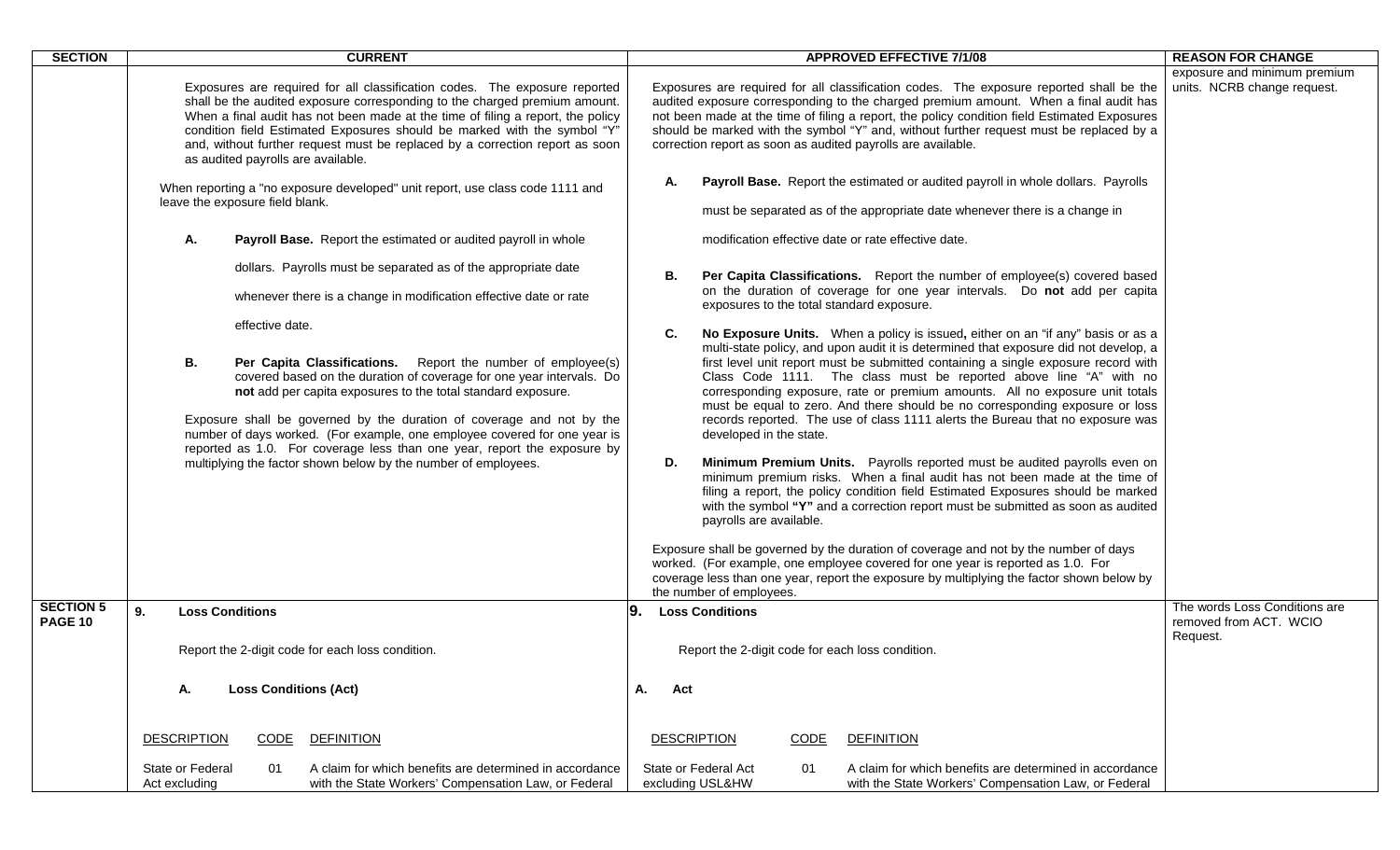| <b>SECTION</b>                      | <b>CURRENT</b>                                                     |      |                                                                                                                                                                                                                                                                              |                                               |                                                |             |    | <b>APPROVED EFFECTIVE 7/1/08</b>                                                                                                                                                                                                                                              | <b>REASON FOR CHANGE</b>                                                                        |
|-------------------------------------|--------------------------------------------------------------------|------|------------------------------------------------------------------------------------------------------------------------------------------------------------------------------------------------------------------------------------------------------------------------------|-----------------------------------------------|------------------------------------------------|-------------|----|-------------------------------------------------------------------------------------------------------------------------------------------------------------------------------------------------------------------------------------------------------------------------------|-------------------------------------------------------------------------------------------------|
|                                     | USL&HW and<br><b>Federal Coal</b><br>Mine Health and<br>Safety Act |      | Compensation Laws excluding United States Longshore<br>and Harbor Workers' Compensation Act and excluding<br>coverage under Federal Coal Mine Health and Safety<br>Act.                                                                                                      |                                               | and Federal Coal Mine<br>Health and Safety Act |             |    | Compensation Laws excluding United States Longshore<br>and Harbor Workers' Compensation Act and excluding<br>coverage under Federal Coal Mine Health and Safety<br>Act.                                                                                                       |                                                                                                 |
|                                     | USL&HW "F" or<br>USL&HW on Non<br>"F" classes                      | 02   | A claim for which benefits are determined in accordance<br>with the United States Longshore and Harbor Workers'<br><b>Compensation Act</b>                                                                                                                                   |                                               | USL&HW "F" or<br>USL&HW on Non "F"<br>classes  |             | 02 | A claim for which benefits are determined in accordance with the United States Longshore<br>and Harbor Workers' Compensation Act                                                                                                                                              |                                                                                                 |
| <b>SECTION 5</b>                    | В.                                                                 |      | <b>Loss Conditions (Type of Loss)</b>                                                                                                                                                                                                                                        | B.                                            | <b>Type of Loss</b>                            |             |    |                                                                                                                                                                                                                                                                               | The words Loss Conditions are                                                                   |
| <b>PAGE 10</b><br>(con't)           | <b>DESCRIPTION</b>                                                 | CODE | <b>DEFINITION</b>                                                                                                                                                                                                                                                            |                                               | <b>DESCRIPTION</b>                             | <b>CODE</b> |    | <b>DEFINITION</b>                                                                                                                                                                                                                                                             | removed from Type of Loss. WCIO<br>Request.                                                     |
|                                     | Trauma                                                             | 01   | An injury caused by a work related accident.                                                                                                                                                                                                                                 |                                               | Trauma                                         | 01          |    | An injury caused by a work related accident.                                                                                                                                                                                                                                  |                                                                                                 |
|                                     | Occupational<br>Disease                                            | 02   | An abnormal condition or disorder, other than a work<br>place injury, caused by extended exposure to<br>environmental factors associated wth employment,<br>including acute and chronic illness or disease caused<br>by inhalation, absorption, ingestion or direct contact. |                                               | Occupational<br><b>Disease</b>                 | 02          |    | An abnormal condition or disorder, other than a work place<br>injury, caused by extended exposure to environmental<br>factors associated with employment, including acute and<br>chronic illness or disease caused by inhalation, absorption,<br>ingestion or direct contact. |                                                                                                 |
|                                     | Cumulative<br>Injury other than<br><b>Disease</b>                  | 03   | An injury occurring from repetitive mental or physical<br>traumatic activities extending over a period of time, the compined effect may hich caused<br>disability or need for medical treatment (other than<br>disease).                                                     |                                               | Cumulative<br><b>Disease</b>                   | 03          |    | An injury occurring from repetitive mental or physical<br>traumatic activities extending over a period of time, the<br>combined effect or which caused disability or need for<br>medical treatment (other than disease).                                                      |                                                                                                 |
| <b>SECTION 5-</b><br><b>PAGE 11</b> | C.                                                                 |      | <b>Loss Condition (Type of Recovery)</b>                                                                                                                                                                                                                                     | C.                                            | <b>Type of Recovery</b>                        |             |    |                                                                                                                                                                                                                                                                               | The words Loss Condition are<br>removed from Type of Recovery.<br>WCIO request.                 |
| <b>SECTION 5-</b><br><b>PAGE 12</b> | D.                                                                 |      | <b>Loss Condition (Type of Claim)</b>                                                                                                                                                                                                                                        | D.                                            | <b>Type of Claim</b>                           |             |    |                                                                                                                                                                                                                                                                               |                                                                                                 |
|                                     |                                                                    |      |                                                                                                                                                                                                                                                                              |                                               |                                                |             |    |                                                                                                                                                                                                                                                                               | The words Loss Condition are<br>removed from Type of Claim.<br>WCIO request.                    |
| <b>SECTION</b>                      |                                                                    |      | <b>CURRENT</b>                                                                                                                                                                                                                                                               |                                               |                                                |             |    |                                                                                                                                                                                                                                                                               | <b>REASON FOR CHANGE</b>                                                                        |
| <b>SECTION 5-</b><br>PAGE 13        | Ε.                                                                 |      | <b>Loss Condition (Type of Settlement)</b>                                                                                                                                                                                                                                   |                                               | $*E.$                                          |             |    | <b>Type of Settlement</b>                                                                                                                                                                                                                                                     | The words Loss Condition are<br>removed from Type of Settlement.<br>WCIO request. WCIO Request. |
| <b>SECTION 5-</b>                   | Finding and Award 04                                               |      |                                                                                                                                                                                                                                                                              |                                               | Finding and Award (Judicial Award) 04          |             |    |                                                                                                                                                                                                                                                                               | Code 04 verbiage changed to                                                                     |
| <b>PAGE 13</b><br>(con't)           | process of litigation.                                             |      | An award which had been issued by a judge based on evidence presented in the                                                                                                                                                                                                 |                                               | litigation.                                    |             |    | An award which had been issued by a judge based on evidence presented in the process of                                                                                                                                                                                       | Finding & Award (Judicial Award)<br>Code 05 verbiage changed to                                 |
|                                     | Dismissal or Take Nothing 05                                       |      |                                                                                                                                                                                                                                                                              | Dismissal or Take Nothing (Noncompensable) 05 | Dismissal or Take Nothing                      |             |    |                                                                                                                                                                                                                                                                               |                                                                                                 |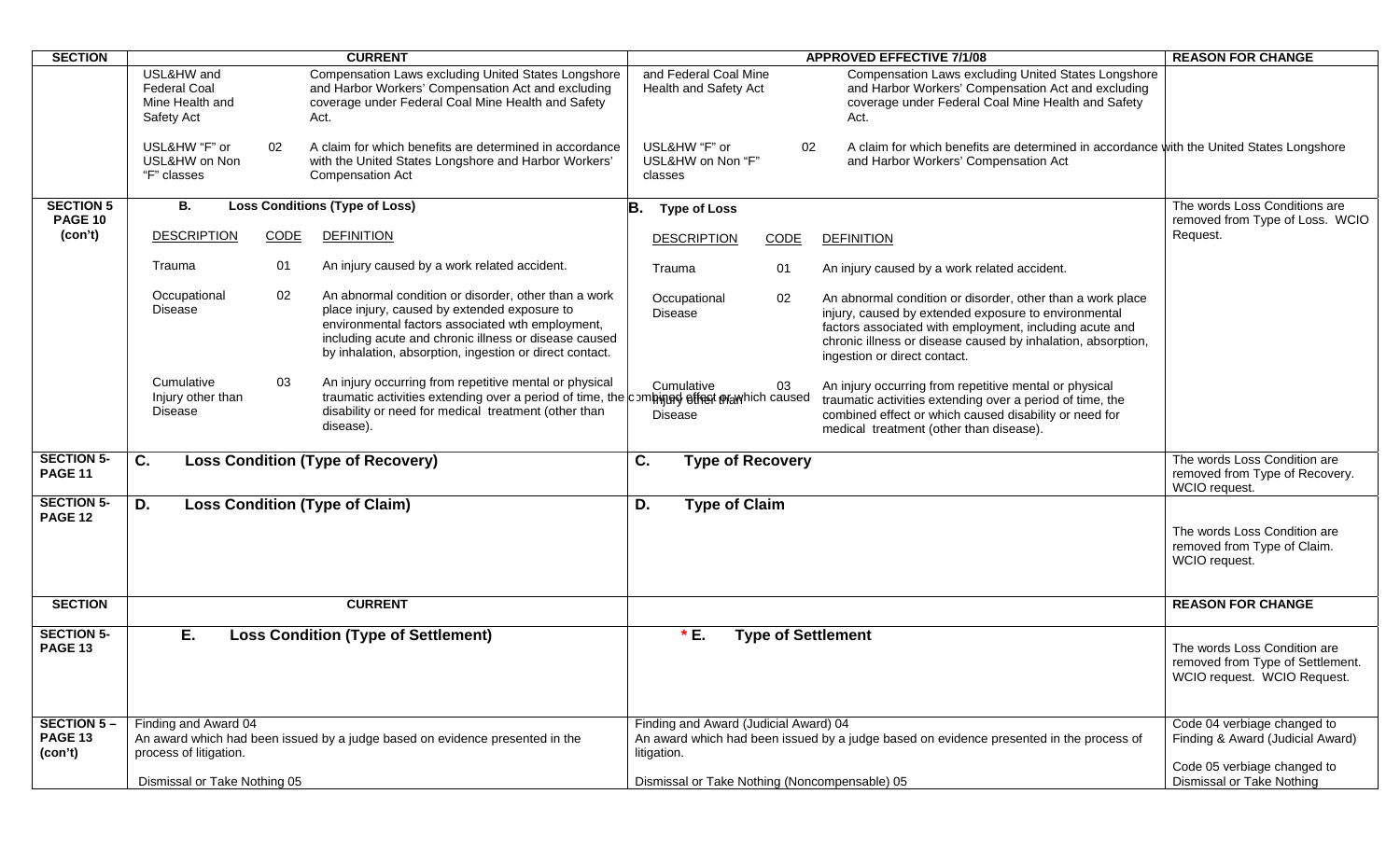| <b>SECTION</b>                     |                                                                                                                                                                                                                                                                                                                                                                                                                                                                                                                                                                                                                                                                                                                                                                                                                                                                                                                                                                                                                                                                                                  | <b>CURRENT</b>                                                                                                                                                                                                                                                                                                                                                                                                                    | <b>APPROVED EFFECTIVE 7/1/08</b>                                                                                                                                                                                                                                                                                                                                                                                                                                                                                                                                                                                                                                                                                                                                                                                                                                                                                                                                                                                                                                                                                                                                                                                                                           | <b>REASON FOR CHANGE</b>                                                                                                          |
|------------------------------------|--------------------------------------------------------------------------------------------------------------------------------------------------------------------------------------------------------------------------------------------------------------------------------------------------------------------------------------------------------------------------------------------------------------------------------------------------------------------------------------------------------------------------------------------------------------------------------------------------------------------------------------------------------------------------------------------------------------------------------------------------------------------------------------------------------------------------------------------------------------------------------------------------------------------------------------------------------------------------------------------------------------------------------------------------------------------------------------------------|-----------------------------------------------------------------------------------------------------------------------------------------------------------------------------------------------------------------------------------------------------------------------------------------------------------------------------------------------------------------------------------------------------------------------------------|------------------------------------------------------------------------------------------------------------------------------------------------------------------------------------------------------------------------------------------------------------------------------------------------------------------------------------------------------------------------------------------------------------------------------------------------------------------------------------------------------------------------------------------------------------------------------------------------------------------------------------------------------------------------------------------------------------------------------------------------------------------------------------------------------------------------------------------------------------------------------------------------------------------------------------------------------------------------------------------------------------------------------------------------------------------------------------------------------------------------------------------------------------------------------------------------------------------------------------------------------------|-----------------------------------------------------------------------------------------------------------------------------------|
|                                    | The claim will generate no payments or reserves due to one of the following:<br>a. Official ruling denying benefits<br>b. Claimant's failure to file for benefits<br>c. Claimant's failure to prosecute claim following carriers denial for the claim<br><b>Catastrophe Number</b><br>Any accident resulting in two or more reported claims must be<br>reported as a catastrophe. In reporting catastrophes, all claims<br>(compensable as well as non-compensable and contract<br>medical) resulting from this accident shall be designated by<br>placing the numeral "1" in the column captioned Cat. No.<br>opposite each claim. If there is more than one catastrophe under<br>the policy, each succeeding catastrophe should be designated<br>by means of a separate serial number "2", "3", etc. up to and<br>including "10". After the number"10" is assigned the next number<br>in the sequence will reprocess to number"1". Numbers "11"<br>through "99" are reserved for ISO assigned catastrophe codes.<br>A separate series of catastrophe numbers shall be used for each<br>policy. |                                                                                                                                                                                                                                                                                                                                                                                                                                   | The claim will generate no payments or reserves due to one of the following:<br>a. Official ruling denying benefits<br>b. Claimant's failure to file for benefits<br>c. Claimant's failure to prosecute claim following carriers denial for the claim<br><b>Catastrophe Number</b><br>Any accident resulting in two or more reported claims must be reported<br>as a catastrophe. In reporting catastrophes, all claims (compensable as<br>well as non-compensable and contract medical) resulting from this<br>accident shall be designated by placing the numeral "1" in the column<br>captioned Cat. No. opposite each claim. If there is more than one<br>catastrophe under the policy, each succeeding catastrophe should be<br>designated by means of a separate serial number "2", "3", etc. up to and<br>including "10". After the number"10" is assigned the next number in the<br>sequence will reprocess to number"1". Numbers "11" through "99" are<br>reserved for ISO assigned catastrophe codes. A separate series of<br>catastrophe numbers shall be used for each policy.<br>Exception: Catastrophe code 87 was established to identify all occupational<br>disease claims emanating from the rescue, recovery and clean-up operations at | (Noncompensable) WCIO request.<br>The verbiage is added to indicate<br>other exception codes may be<br>applicable.                |
|                                    |                                                                                                                                                                                                                                                                                                                                                                                                                                                                                                                                                                                                                                                                                                                                                                                                                                                                                                                                                                                                                                                                                                  | Exception: Catastrophe code 87 was established to identify all occupational<br>disease claims emanating from the rescue, recovery and clean-up<br>operations at the World Trade Center site. The Exposure State must equal<br>32. The Jurisdiction State must equal 31. The Type of Loss - Loss<br>Condition Code must equal 02, Occupational Disease and the Injury<br>Description - Cause of Loss Code must equal 96, Terrorism | the World Trade Center site. The Exposure State must equal 32. The<br>Jurisdiction State must equal 31. The Type of Loss - Loss Condition Code must<br>equal 02, Occupational Disease and the Injury Description - Cause of Loss<br>Code must equal 96, Terrorism. . Other catastrophe exception codes may<br>exist, go to www.iisprojects.com/WCIO/bin/view/PublicView/ProductsWCIO for<br>additional information.                                                                                                                                                                                                                                                                                                                                                                                                                                                                                                                                                                                                                                                                                                                                                                                                                                        |                                                                                                                                   |
| <b>SECTION 5</b><br><b>PAGE 14</b> | 13.                                                                                                                                                                                                                                                                                                                                                                                                                                                                                                                                                                                                                                                                                                                                                                                                                                                                                                                                                                                                                                                                                              | <b>Social Security Number</b><br>Report the claimant's social security number assigned by the Social<br>Security Administration. Reporting of social security number is optional<br>for North Carolina.                                                                                                                                                                                                                           | 3. Social Security Number<br>Report the claimant's social security number assigned by the Social Security<br>Administration.<br>When reported, the Bureau will not store or make the Social Security Number<br>available to view.                                                                                                                                                                                                                                                                                                                                                                                                                                                                                                                                                                                                                                                                                                                                                                                                                                                                                                                                                                                                                          | The verbiage is changed to indicate<br>that NCRB will not store or display<br>the Social Security Number. NCRB<br>change request. |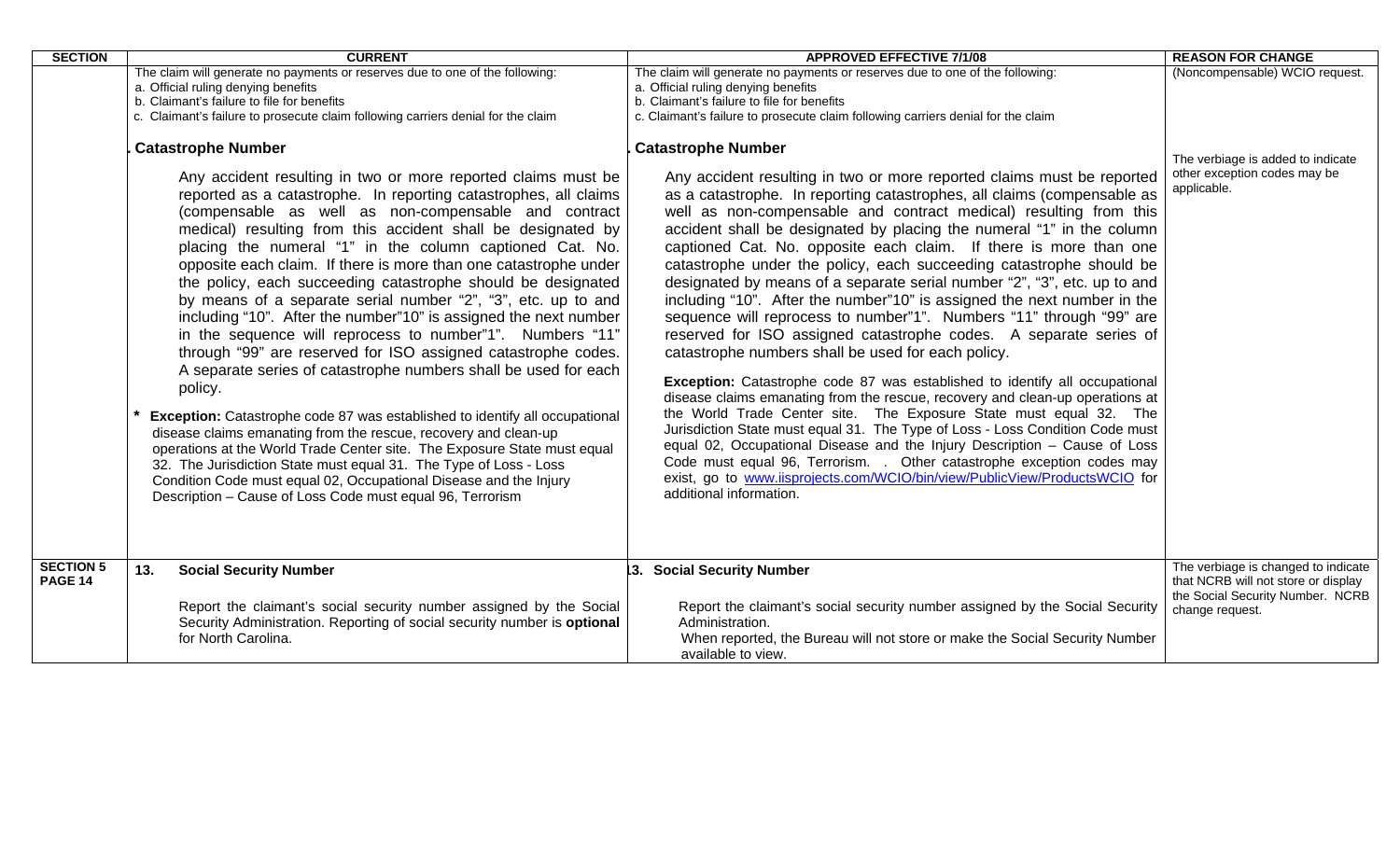| <b>SECTION</b>                             |                                          | <b>CURRENT</b>                                                                |                         |                                                                  | <b>APPROVED EFFECTIVE 7/1/08</b>                  | <b>REASON FOR CHANGE</b>                                                      |                                |                                                                                                                       |
|--------------------------------------------|------------------------------------------|-------------------------------------------------------------------------------|-------------------------|------------------------------------------------------------------|---------------------------------------------------|-------------------------------------------------------------------------------|--------------------------------|-----------------------------------------------------------------------------------------------------------------------|
| <b>SECTION 8</b><br>PAGE 1                 | 4.<br><b>Policy Type ID Code</b>         |                                                                               |                         | 4.                                                               | <b>Policy Type ID</b>                             |                                                                               |                                | The word Code was removed for<br>the Policy Type ID. The words plan<br>indicator was removed from 4.<br>WCIO request. |
| <b>SECTION 8</b><br>PAGE 2                 | <b>Deductible Type</b>                   | <b>Deductible Type</b>                                                        |                         |                                                                  |                                                   | Second 2 positions 01 changed to<br>Per Claim Deductible Amount. 02           |                                |                                                                                                                       |
|                                            |                                          | Identifies the type of deductible being reported.                             |                         |                                                                  | Identifies the type of deductible being reported. | changed to Per Accident                                                       |                                |                                                                                                                       |
|                                            | <b>First Two Positions</b>               |                                                                               |                         |                                                                  | <b>First Two Positions</b>                        | Deductible Amount. 03 changed to<br>Per policy Deductible Aggregate           |                                |                                                                                                                       |
|                                            | Code                                     | <b>Description</b>                                                            |                         | Code                                                             | Description                                       | Limit. 09 changed to Pr Accident<br>Deductible Amount With Per Policy         |                                |                                                                                                                       |
|                                            | 00                                       | No Deductible Applies                                                         |                         | 00                                                               |                                                   | No Deductible Applies                                                         |                                | Deductible Aggregate limit. WCIO<br>request.                                                                          |
|                                            | 01                                       | Medical Losses Only<br><b>Indemnity Losses Only</b>                           |                         | 01                                                               |                                                   | <b>Medical Losses Only</b><br><b>Indemnity Losses Only</b>                    |                                |                                                                                                                       |
|                                            | 02<br>03                                 | Medical & Indemnity Losses                                                    |                         | 02<br>03                                                         |                                                   | Medical & Indemnity Losses                                                    |                                |                                                                                                                       |
|                                            |                                          |                                                                               |                         |                                                                  |                                                   |                                                                               |                                |                                                                                                                       |
|                                            | <b>Second Two Positions</b>              |                                                                               |                         | <b>Second Two Positions</b>                                      |                                                   |                                                                               |                                |                                                                                                                       |
|                                            | Description<br>Code                      |                                                                               |                         | Code                                                             | <b>Description</b>                                |                                                                               |                                |                                                                                                                       |
|                                            | 00                                       | No Deductible Applies                                                         |                         | 00                                                               |                                                   | No Deductible Applies                                                         |                                |                                                                                                                       |
|                                            | 01                                       | Per Claim                                                                     |                         | 01                                                               |                                                   | Per Claim Deductible Amount                                                   |                                |                                                                                                                       |
|                                            | 02                                       | Per Accident                                                                  |                         | 02                                                               |                                                   | Per Accident Deductible Amount                                                |                                |                                                                                                                       |
|                                            | 03                                       | Per Policy (Aggregate)                                                        |                         | 03                                                               | Per Policy Deductible Aggregate Limit             |                                                                               |                                |                                                                                                                       |
|                                            | 09                                       | Per Accident & Policy (Aggregate)                                             |                         | 09                                                               |                                                   | Per Accident Deductible Amount With Per Policy Deductible                     |                                |                                                                                                                       |
|                                            |                                          |                                                                               |                         |                                                                  | Aggregate Limit                                   |                                                                               |                                |                                                                                                                       |
| <b>SECTION 8</b>                           |                                          | Nature of Injury specific Injury 54. Asphyxiation is listed twice on the page |                         |                                                                  |                                                   | Nature of Injury specific Injury 54. Asphyxiation is listed twice on the page |                                | Nature of Injury specific Injury 54.                                                                                  |
| <b>PAGE 14</b>                             |                                          |                                                                               |                         |                                                                  |                                                   | Asphyxiation is listed twice on the                                           |                                |                                                                                                                       |
|                                            |                                          |                                                                               |                         |                                                                  |                                                   |                                                                               |                                | page.                                                                                                                 |
| <b>SECTION 8</b><br><b>PAGE 15</b>         | Nature of Injury 79. Hepatitus C         |                                                                               |                         | Nature of Injury 79. Hepatitis                                   |                                                   | Typo error                                                                    |                                |                                                                                                                       |
| <b>SECTION11</b><br><b>PAGES 2 &amp; 3</b> | Page 2 Supplemental Loss Report          |                                                                               |                         | Remove the report and the page is reserved for future use.       |                                                   | No longer needed. WCIO request.                                               |                                |                                                                                                                       |
| <b>APPENDIX A</b>                          | Page 1 Fine System For Late Unit Reports |                                                                               |                         | The fines will be assessed as of the last Saturday of the month. |                                                   | Verbiage added. NCRB change<br>request.                                       |                                |                                                                                                                       |
| <b>APPENDIX</b><br><b>C-PAGE 4</b>         | Type of Coverage<br>Indicator            | Plan Indicator                                                                | Non Standard            | Type of Coverage                                                 |                                                   | Plan                                                                          | Non Standard                   | Removed the word Indicator.<br>WCIO request.                                                                          |
|                                            |                                          |                                                                               |                         | <b>First 2 Positions</b>                                         |                                                   | Second 2 Positions                                                            | Third 2 Positions              |                                                                                                                       |
|                                            | <b>First 2 Positions</b>                 | Second 2 Positions                                                            | Third 2 Positions       | 01 Standard WC Policy                                            |                                                   | 01 Voluntary Policy                                                           | 01 Non standard code does not  |                                                                                                                       |
|                                            | 01 Standard WC Policy                    | 01 Voluntary Policy                                                           | 01 Non standard code    |                                                                  |                                                   |                                                                               | apply                          |                                                                                                                       |
|                                            |                                          |                                                                               | does not apply          |                                                                  |                                                   |                                                                               |                                |                                                                                                                       |
|                                            | 09 Non Standard                          | 02 Assigned Risk Policy                                                       | 02 Excluding medical    | 09 Non Standard                                                  |                                                   | 02 Assigned Risk Policy                                                       | 02 Excluding medical           |                                                                                                                       |
|                                            |                                          |                                                                               |                         |                                                                  |                                                   |                                                                               | 99 Self insured in conjunction |                                                                                                                       |
|                                            |                                          |                                                                               | 99 Self insured in      |                                                                  |                                                   |                                                                               | with a self insured group      |                                                                                                                       |
|                                            |                                          |                                                                               | conjunction with a self |                                                                  |                                                   |                                                                               |                                |                                                                                                                       |
|                                            |                                          |                                                                               | insured group           |                                                                  |                                                   |                                                                               |                                |                                                                                                                       |
| <b>APPENDIX C</b>                          | Deductible Type                          |                                                                               |                         | Deductible Type                                                  |                                                   |                                                                               |                                | Deductible Type Second Two                                                                                            |